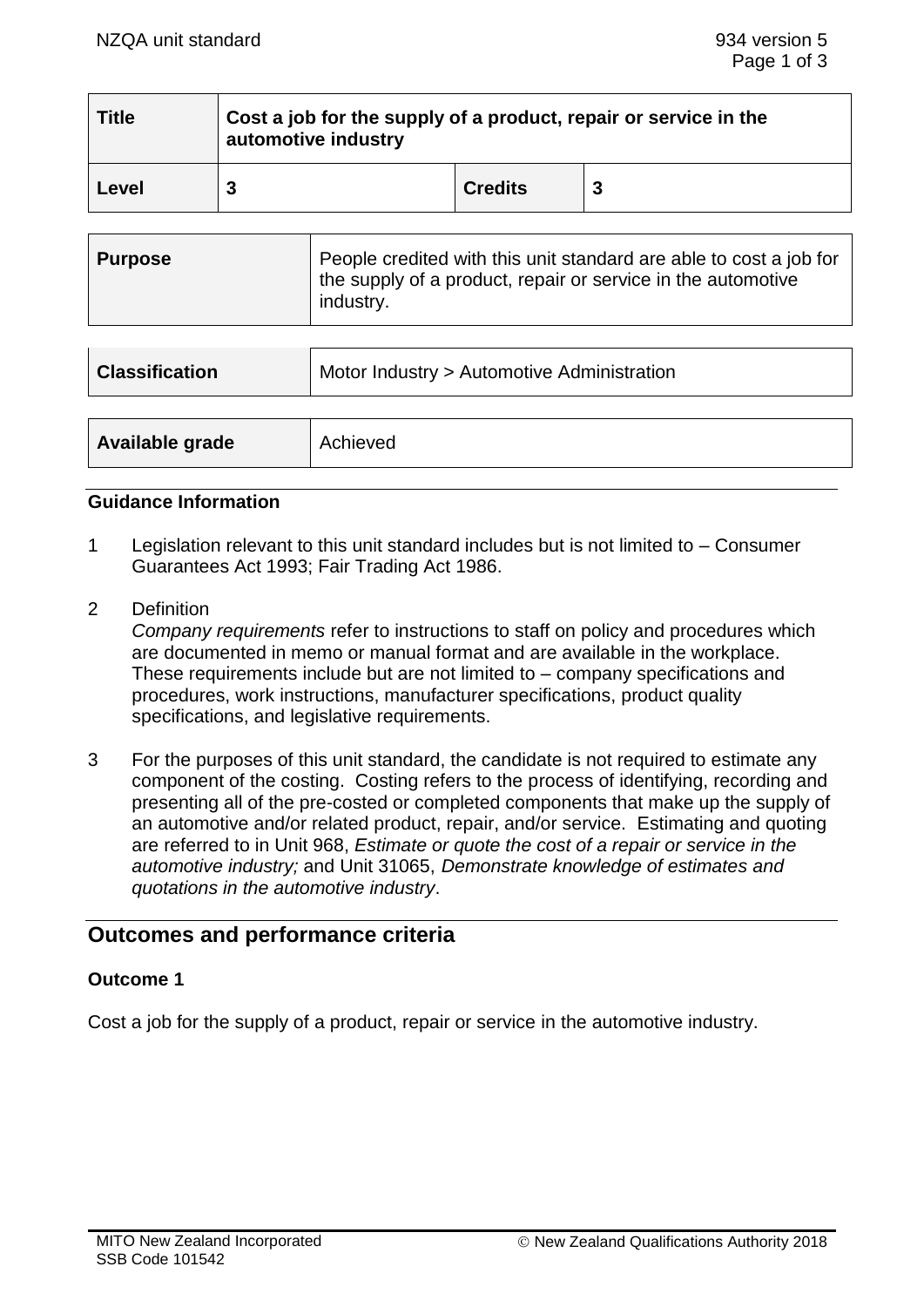### **Performance criteria**

1.1 Customer details are obtained and recorded in accordance with company requirements.

> Range must include – name; address; telephone contact number; date received; may include but is not limited to – instructions and/or description of product, repair or service required; method of payment; time and/or date that vehicle, machine, or component is required by; any agreed estimate or quote details; customer authorisation.

1.2 Vehicle details are obtained and recorded in accordance with company requirements.

> Range must include – make; model; registration number; may include but is not limited to –year of registration, odometer or hour meter reading, vehicle identification number.

1.3 Component details are obtained and recorded in accordance with company requirements.

Range component type, identification number and/or description.

- 1.4 Deadlines specified in the costing are determined by reference to the availability of goods and/or services, and the time estimated to deliver or complete the goods, repairs or services.
- 1.5 Job details are obtained and recorded in accordance with company requirements.
	- Range may include but is not limited to  $-$  technician name(s), date of work or service carried out, labour time and rate, description of the completed repair or service, parts used, machine charges, outside work, sundry items (such as waste materials, cleaning, minor parts, travelling time and distance).
- 1.6 Customer follow-up records are updated in accordance with company requirements.
	- Range may include but is not limited to details of present job, date for next service, Warrant of Fitness or Certificate of Fitness certificate reminder.
- 1.7 The costing is completed in accordance with company requirements.
	- Range includes but is not limited to  $-$  ensuring job costing details are accurate, description of the repair or service carried out shown in a clear and logical sequence that can be easily understood by a customer, costing fairly reflects actual parts, work and/or service supplied or carried out, costs are itemised.